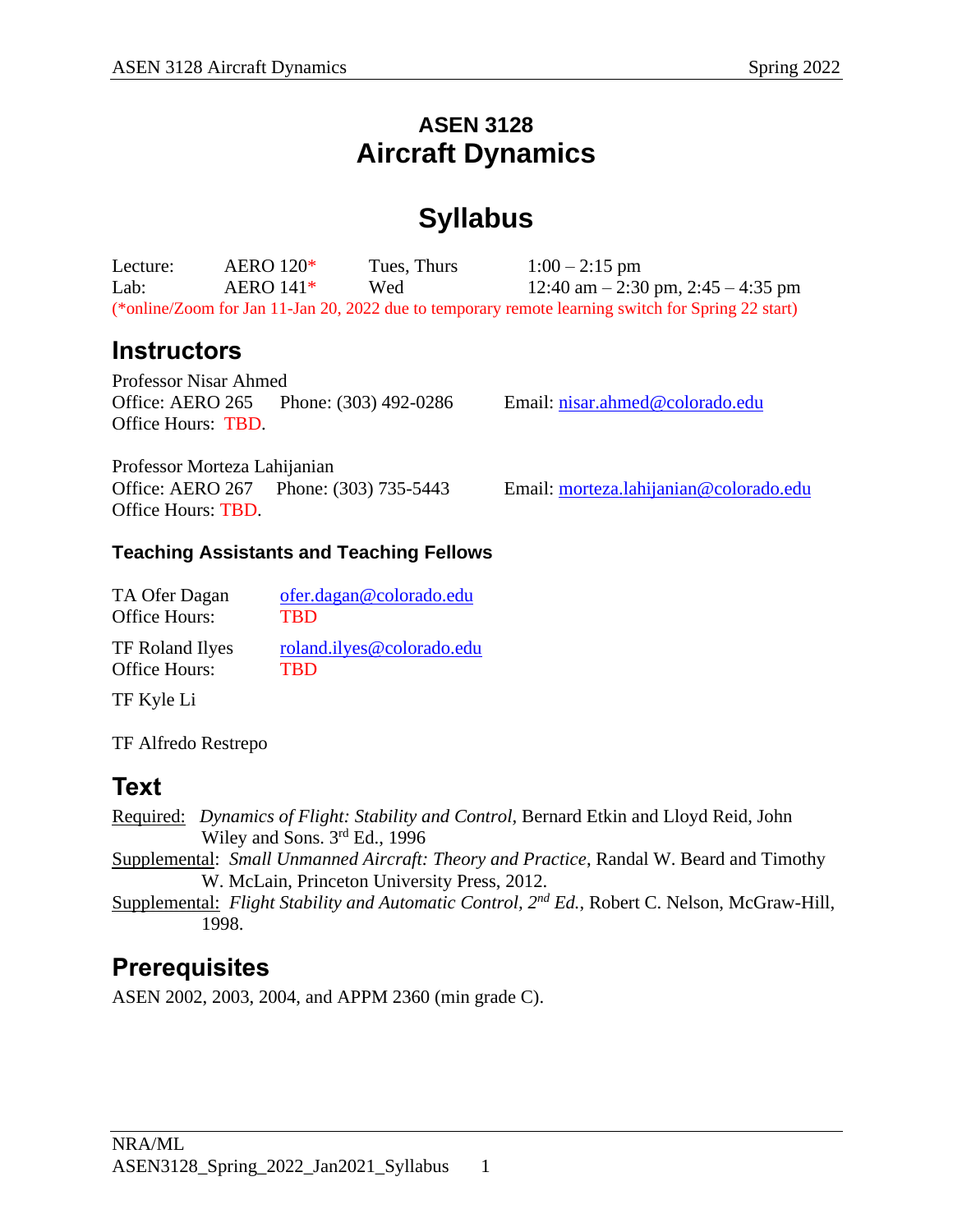### **Overview**

This course covers the key ideas that enable: (i) an understanding of how aircraft work and tools for quantitative analysis, and (ii) design methods to achieve specified dynamical behavior. Because aircraft exist in many different forms, and new designs continue to be developed, the focus is on the common principles that underlie atmospheric flight, so that a solid basis can be formed for future work in most any direction. Concrete treatment of these ideas, tools, and methods is provided through working problems individually and in assigned groups, consisting of analysis, simulation, and design problems, including development of MATLAB simulation models for two very different vehicles: a quad-copter and a conventional airplane.

In their full expression, aircraft dynamics possess astounding complexity. It is a tribute to the ideas developed by aviation's pioneers that a relatively simple understanding can often be obtained, leading to clear insights and design principles. While these concepts are not inherently difficult, they do lie outside most common experience, and they depend on new nomenclature and strange notation that can seem overwhelming at first. **It is only through diligent and careful use of this new language that the underlying simplicity can be grasped and conveyed on exams; mastery of the language of aircraft dynamics is perhaps the most important predictor for success in the course.**

The course has been designed to develop a conceptual grasp of the key ideas below, and to demonstrate proficiency in using these concepts to solve problems, construct and validate simulations, and to explain behaviors and results obtained**. In particular, engineering reasoning skills using these concepts are stressed in assignment solutions and examinations**. The key learning objectives are:

**Vector mechanics**

- Vector representation in coordinate frames
- Change of coordinate frame representation (coordinate rotation)
- Relative motion, frame derivatives
- Change of derivative frame: velocity rule

#### **How aircraft dynamics models are created and what the terms mean**

- 3D rigid body translational model
	- o Kinematics
	- o Dynamics, external forces
	- o Effects of wind
- 3D rigid body rotational model
	- o Kinematics, Euler angle attitude representation
	- o Dynamics, Euler moment equations, external moments
- External forces and moments
	- o Aerodynamic effects
	- o Control effects
	- o Steady flight conditions, trim states

#### **How aircraft dynamics models are simulated**

• State space models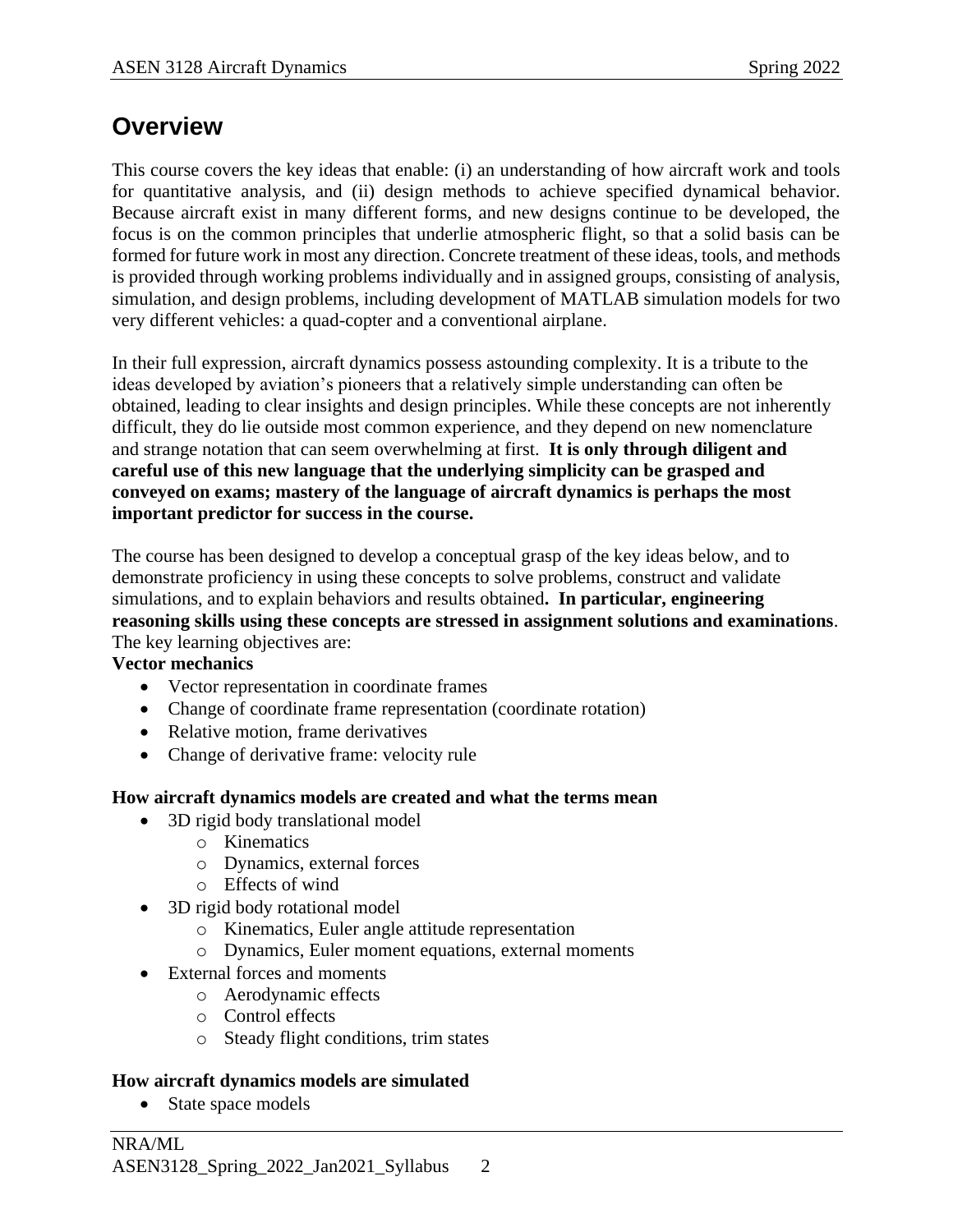- Matlab integration
- Good naming and commenting habits

#### **How dynamical behavior is understood and specified**

- Linearization
- Decoupling
- Stability derivatives
- Modal solutions
- Stability characterizations
- Modal specifications

#### **How feedback control is designed to meet behavioral objectives**

- Sensor/feedback selection, control structure
- Effects on mode eigenvalues

# **Teaching Modalities**

**Lecture** – Lectures will be in person throughout the semester except for the first 2 weeks, which will be conducted fully remotely. All lectures will be automatically recorded and uploaded to the course Canvas page via CU's Classroom Capture system. Lectures will be held over Zoom for the first 2 weeks (details to be posted on Canvas), and then in person thereafter.

**Lab Sections** – Students are expected to register for one of the two lab sections and be available for interaction during the scheduled lab section. For the first 2 weeks of classes, lab sessions will be conducted over Zoom (details to be posted on Canvas). Lab sessions will be conducted in person thereafter. Groups for lab assignments will be made from students in the lab sections only, and groups will be periodically shuffled prior to the start of certain assignments.

## **Course Components**

Material and concepts are introduced, and student mastery is evaluated using several mechanisms throughout the course:

**Reading** – The textbook provides the essential basis for the course, including the concepts, terminology, notation, methods, and examples used to convey the course topics. Specific reading assignments will be given covering key sections of the book; some book sections are not covered in the course. Some supplementary material will also be provided. **The textbook contains a wealth of information, but the concepts and notation are new to most: some sections need to be read more than once to fully grasp the material**.

**Lectures** – These are intended to emphasize key ideas and methods that make the material easier to grasp. They are therefore a counterpart to the reading, not a replacement. **The value of lectures is dependent on your participation in them.** Passive "watching" will provide little benefit. **Active note taking is critical to developing first-hand familiarity with the notation, terminology, and methods, and to gaining comfort in using them.** Although lectures will be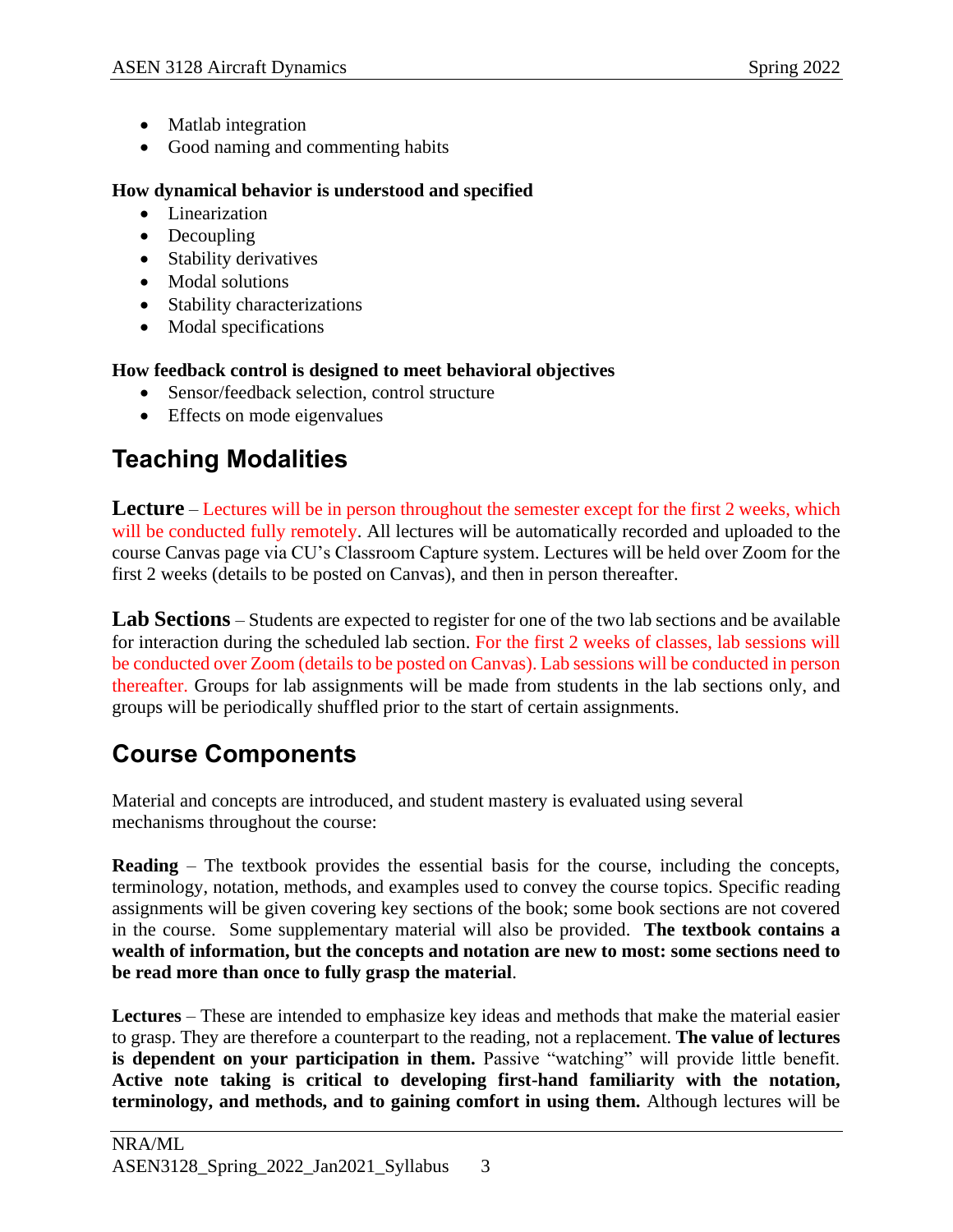recorded, this is a poor substitute for your own lecture notes. Questions are encouraged during lectures, and will be prompted often.

**Homework** – Homework problems provide individual practice in solving problems of varying difficulty and sometimes will also involve computing. Collaboration on homework is allowed (copying is not); however, students are encouraged to use homework as a means to ensure their individual mastery of the subject. In-class group problem-solving and labs will allow for considerable collaborative learning opportunities.

**Reading Quizzes** – These will cover the reading material, lectures, and portions of the lab assignments. **Quiz grades will contribute to your individual course grade and are designed to encourage you to come to class and lab prepared.** They will consist of true-false and multiplechoice-style questions similar in format to questions that will be on the exams.

**Lab Assignments** – These provide first-hand experience employing the reading and lecture material. They consist of analysis and computation exercises, simulation development, and simulation use to address aircraft stability and control design problems. Assignments will be carried out in small groups. Students are expected to use these assignments and the associated group learning opportunities to strengthen their **individual** mastery of the subject. **Dividing the learning on assignments by naively dividing work is a certain recipe for failure on exams in this course.**

Proper presentation of engineering work is important throughout the ASEN curriculum, as in professional life thereafter, and students are expected to properly describe what was done and explain results using graphical and written descriptions based on the precise terminology and notation introduced in the course.

A secondary objective of the Assignments is the development of proficiency with numerical simulation, and to develop good programming habits. Simulation is becoming an indispensable tool in engineering, and proficiency is expected of professionals in this field.

**Exams** – These are the primary means of evaluation of your individual grasp of the course material. In-class, written exams are planned for week 6 and week 12; the final exam date and time is TBD by the university. Exams will include both conceptual questions and quantitative problems. Precise use of terminology and notation is stressed. The final exam is comprehensive in that it will contain material from the entire course, but emphasis will be placed on the final quarter of the course material.

## **Logistics**

1. Office hours for Instructors and TAs will be held nominally during the arranged "lab" times for the course, in the Pilot Laboratory (AERO 141). This is intended to provide ease-of-access to instructor and TA help, primarily during group work on the weekly assignments, but any questions about course material are welcome. To help avoid congestion, students assigned to a lab section have priority for that section. However, instructors and TAs are available to all students during these "lab" times. This mode of "supervised learning" can be quite efficient,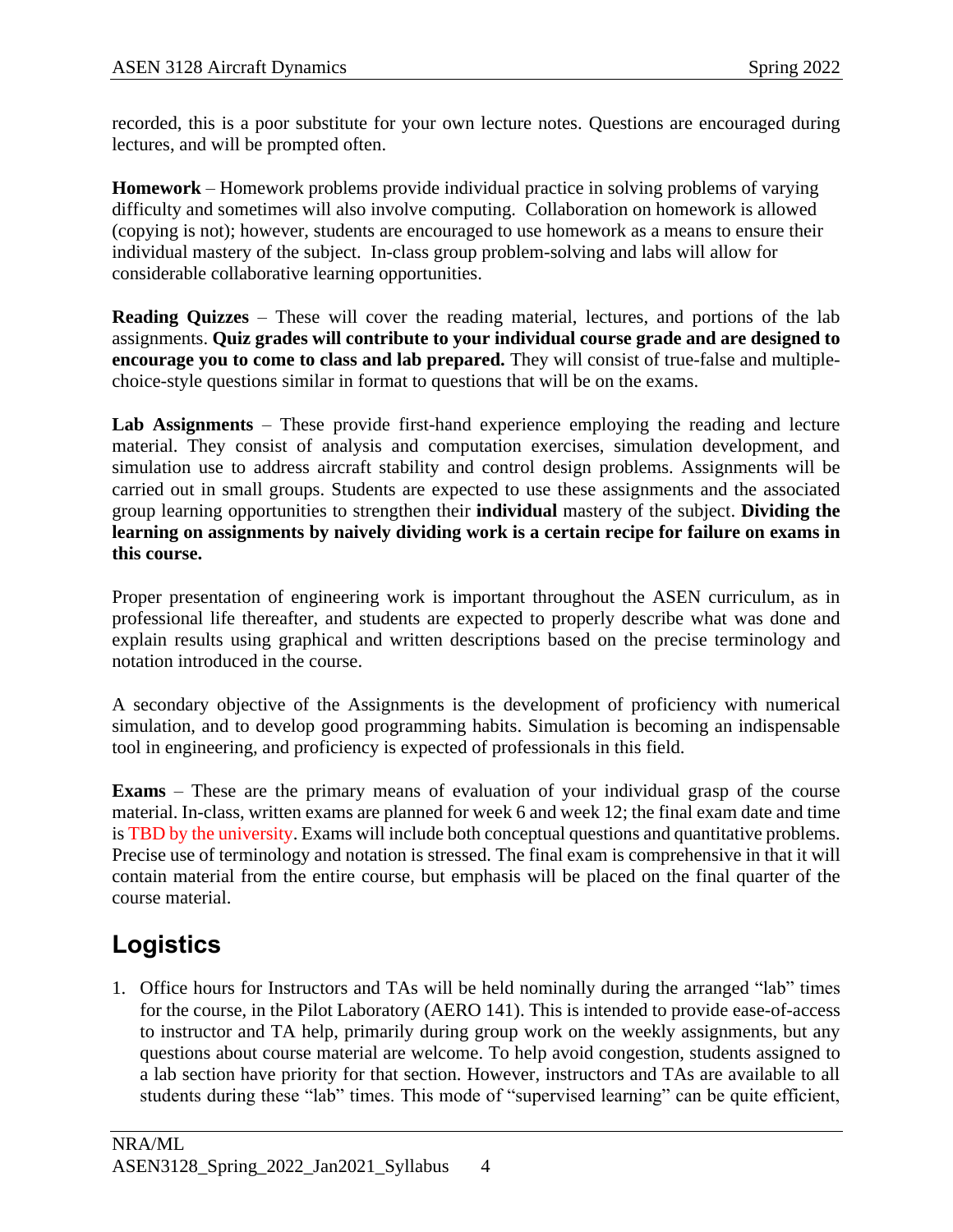particularly if groups are prepared by attempting the assignments ahead of time, and come to the "lab" sessions with questions. The assignments are handed out the week before the intended "lab" time in order to enable this "first-pass" in advance. Additional office hours with instructors and TAs/TFs will also be scheduled. Private meetings with instructors or TA/TFs can also be arranged if needed.

- 2. Email questions: Students may email the instructor questions throughout the week regarding course material. DO NOT expect an immediate response. Any question received by 2 PM should typically receive a response by evening the same day. Questions received after 2 PM may not receive a response until 5PM the next day. Always include "3128" in the subject of any emails related to the class (enables efficient search).
- 3. Attendance at all lectures and lab sessions is essential. Students who come to class prepared and participate in discussions typically have a more rewarding experience. Attendance at lab sections is equally important. The instructors and TAs/TFs will be present and available for all lab sessions, and the individual assistance this affords can be extremely valuable.
- 4. Taking your own notes: Firsthand contact with the notation and diagrams is key to understanding the material in this course, and to conveying your understanding on exams. Lectures will be recorded for repeated viewing, to ensure details are not missed. But there is no substitute for taking your own notes.
- 5. Homework Collaboration is permitted on homework. This means you may discuss the means and methods for solving problems and even compare answers, but you are not free to copy solutions from classmates or from Internet resources. **The work that you turn in must be your own**--copying is not allowed for any assignments. Students who are caught copying homework solutions will be reported for violation of honor code and may incur both academic and non-academic sanctions. Homework is **submitted individually** through Canvas. Please indicate clearly where each problem begins and ends. (You do not need to use a separate sheet for each problem.) Written work must be neat and readable with adequate spacing and margins. Final answers must be indicated with an arrow, underline, or box. Very messy work will be returned to you without being graded and a score of zero recorded.
- 6. Reading Quizzes will be given weekly in an on-line format through Canvas. These will cover the reading material, lectures, and portions of the weekly Assignments. Quiz grades will contribute to your individual course grade. Reading quizzes will be regularly administered through Canvas every week, except when there is an exam. Students will have at least 48 hours to complete each quiz from the time of release.
- 7. Examinations & Comprehensive Final Exams will be given during the class periods. The final exam is scheduled according to University policy. Any type of collaboration or copying on an exam, or final constitutes cheating and will result in an F for the course. An honor code violation or accusation report will be filed. **There will be a statute of limitations on when exam grades can be corrected. Any corrections on exam scores must be made before the next exam, or two weeks after the exam was returned, whichever comes later**. The only corrections made after this time period will be for simple addition errors in scoring. Students will be expected to complete both portions during the scheduled course time.
- 8. Lab Assignments Simulation and design lab exercises are conducted in small teams. A single assignment is submitted for each lab group. Collaborations with other groups, including shared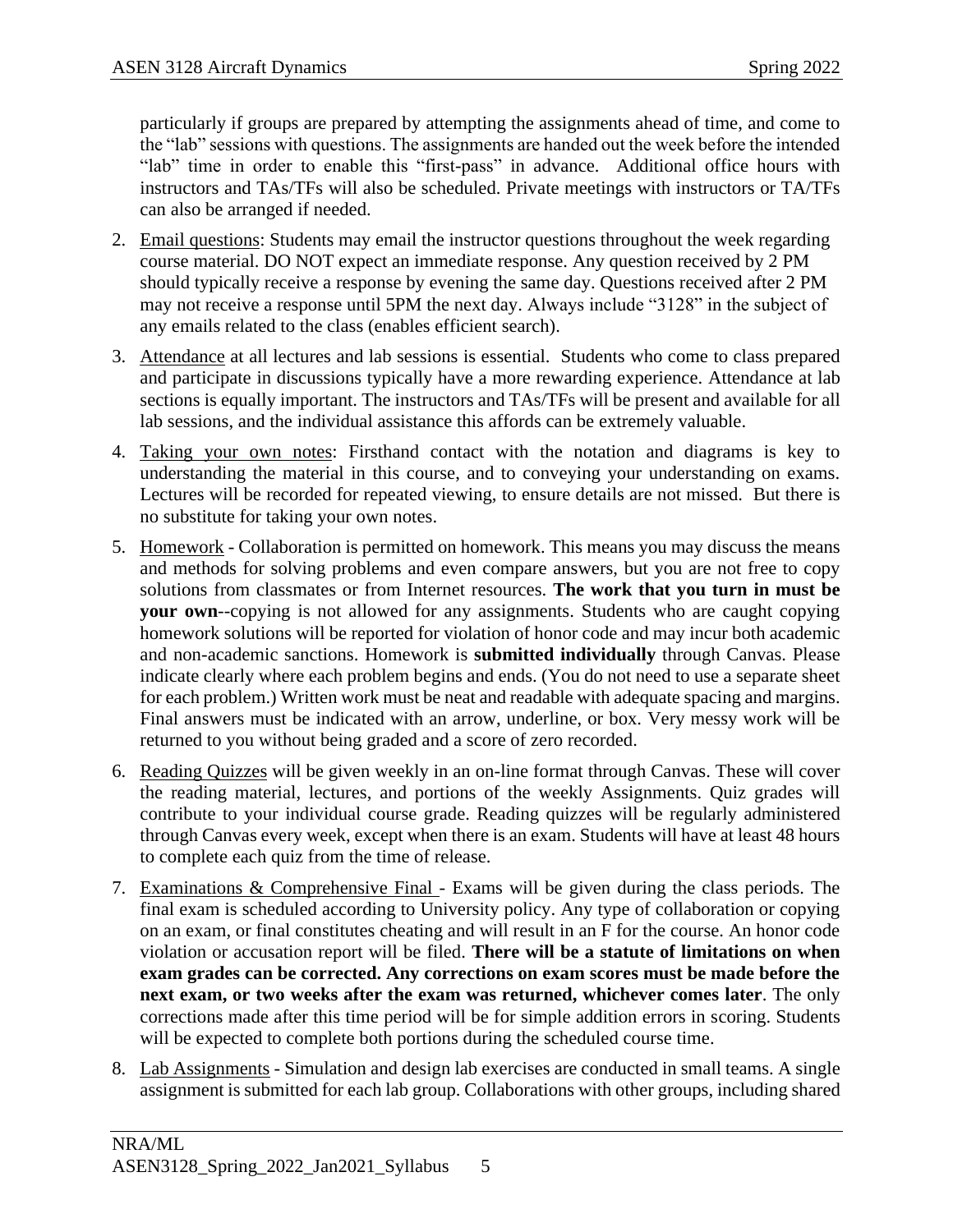diagrams or extensive discussion of results, must be acknowledged at the end of your assignment. Lab assignments are not formal reports. Specific requirements for what to submit are given with each assignment.

9. Deadlines – Deadlines must be enforced to ensure fairness and to enable timely grading. Late assignments are subject to a 20% penalty per day. (E.g. 0-24 hours late  $= 1$  day penalty) except under extenuating circumstances. If such a circumstance occurs you are expected to contact the instructor and TF/TF immediately by email, before the due date. **No other accommodations will be provided, e.g. a hectic schedule or crashed computer will not be considered.** Please plan for these contingencies by including some margin in your schedule. If you know in advance that you will not be on campus for a due date, you may submit your assignment to the instructor any time prior to the due date. **It is your responsibility to manage assignment submissions and deadlines.**

## **Grading**

#### **Grading Philosophy**

Assignments and exams are graded to an absolute standard designed to indicate your level of competency in the course material. The final grade indicates your readiness to continue to the next level in the curriculum. **The AES faculty have set these standards based on our education, experience, interactions with industry, government laboratories, others in academe, and according to the criteria established by the ABET accreditation board.** As with all other standards that you will encounter throughout your professional, these standards are non-negotiable.

The course grade is primarily dependent on **individual** measures of competency, i.e. exams. The other course assignments are designed to enrich the learning experience and to enhance individual performance, not to substitute for sub-standard individual competency. Accordingly, group assignment grades are only incorporated into the final grade when the individual grade is a C or better. **In other words, if your individual average is below a C, the group-based grade fraction will not be averaged into your final grade, which will then be based solely on your exam/quiz scores and notebook grade.** This policy makes it important to use the group assignments to enhance *your own* learning. Although it may seem more efficient to split up the assignment among group members, this is dangerous because the learning is also split up, and this often results in poor performance on exams, and significant risk of repeating the course. **Recommended practice is to work the assignments first on your own, then use the group interactions and instructor/TA help to answer questions and refine and deepen your understanding.**

Grades for the course are **earned** set based on the following criteria:

- A, A− Demonstrates mastery of the course material in both conceptual and quantitative aspects.
- B+, B Demonstrates comprehensive understanding of the material, with a solid conceptual grasp of key concepts and strong quantitative work.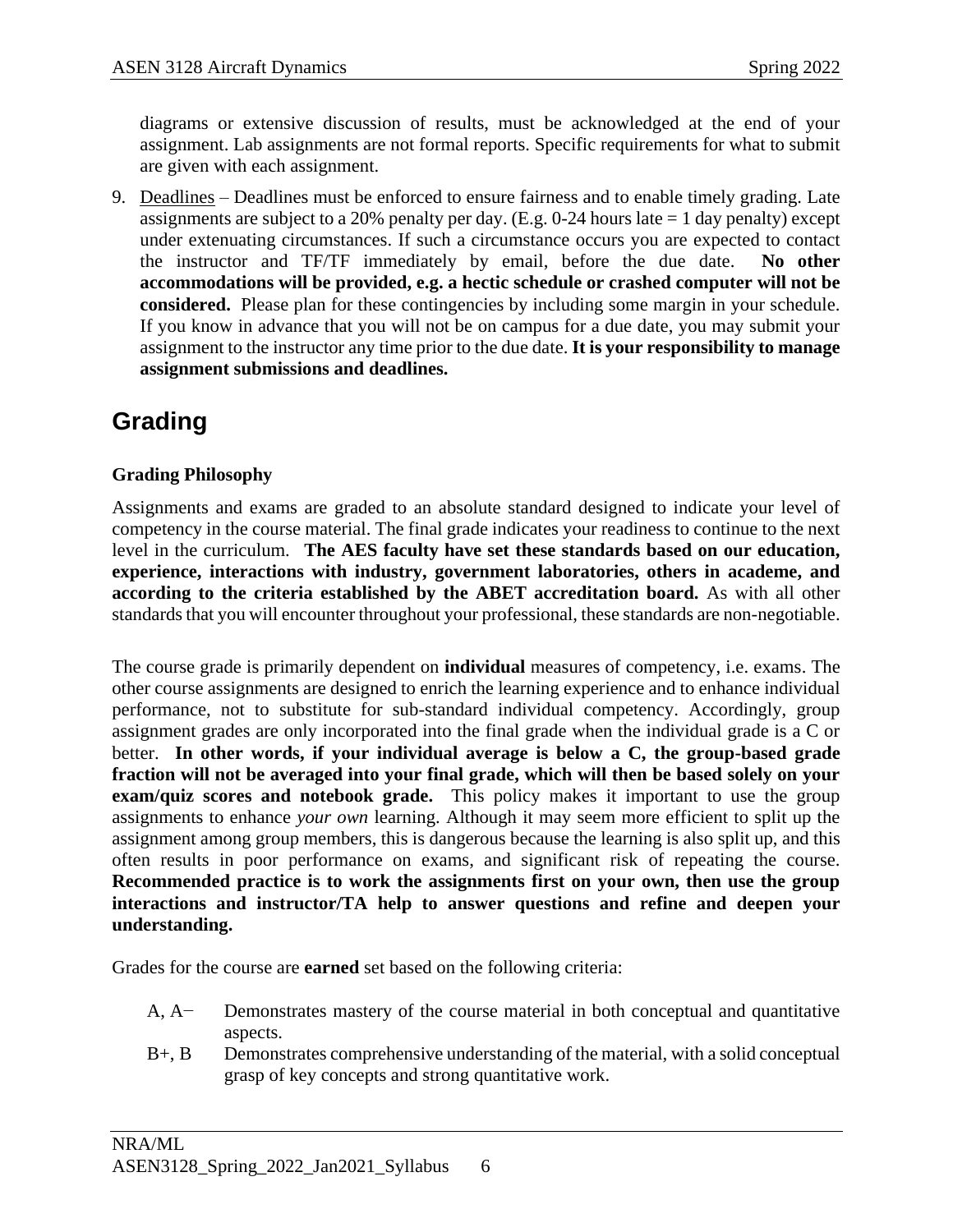- B-, C+ Demonstrates good understanding of most key concepts, with few major quantitative errors.
- C Demonstrates adequate understanding of the material to proceed to the next level; sufficient quantitative work.
- C− Does not demonstrate adequate understanding of the material to proceed to the next level, or makes persistent quantitative errors.
- D Very little understanding is evident, consistently poor quantitative work.
- F Unsatisfactory performance.

In this course, students will be graded on a positive/"value added" system – that is, graders will assess whether responses provided by students reflect knowledge, understanding and reasoning processes that **meaningfully contribute** to answering questions posed on assignments. Empty and "fluff" responses (e.g. repeating questions, verbal/buzzword spaghetti throwing, random diagram drawing, etc.) are easily seen through and will not suffice. This subject is difficult and nonintuitive, and since this is the first time most (if not all) students have seen this material, it is naturally assumed that all students must work hard and put in effort to learn the concepts. Therefore, hard work is necessary, but not sufficient by itself, to do well. Your effort must translate to demonstrable individual understanding for success.

#### **Grade Breakdown**

| <b>Type</b>          | <b>Description</b>            | Percentage     |
|----------------------|-------------------------------|----------------|
| Individual Work (IW) | <b>Reading Quizzes</b>        | 10%            |
|                      | Exams (2 Exams)               | 60% (30% Each) |
|                      | <b>Final Exam</b>             | 30%            |
| <b>IW</b> Score      | <b>Total Individual Score</b> | 100%           |
|                      |                               |                |
| Group Work (GW)      | Homework*                     | 30%            |
|                      | Lab Assignments               | 70%            |
| <b>GW</b> Score      | <b>Total Group Score</b>      | 100%           |

Your final grade is a combination of an individual work (IW) and group work (GW) score.

#### **Final Course Score**

Your final course score is computed as follows

- If your Individual Work (IW) grade is **below a C**, then your Final Score (FS) is the Individual Work (IW) score. In this case  $FS = IW$ .
- If your Individual Work (IW) grade is **a C or better** then your Final Score is computed as the weighted average of the Individual Work (IW) and Group Work scores (GW). This formula is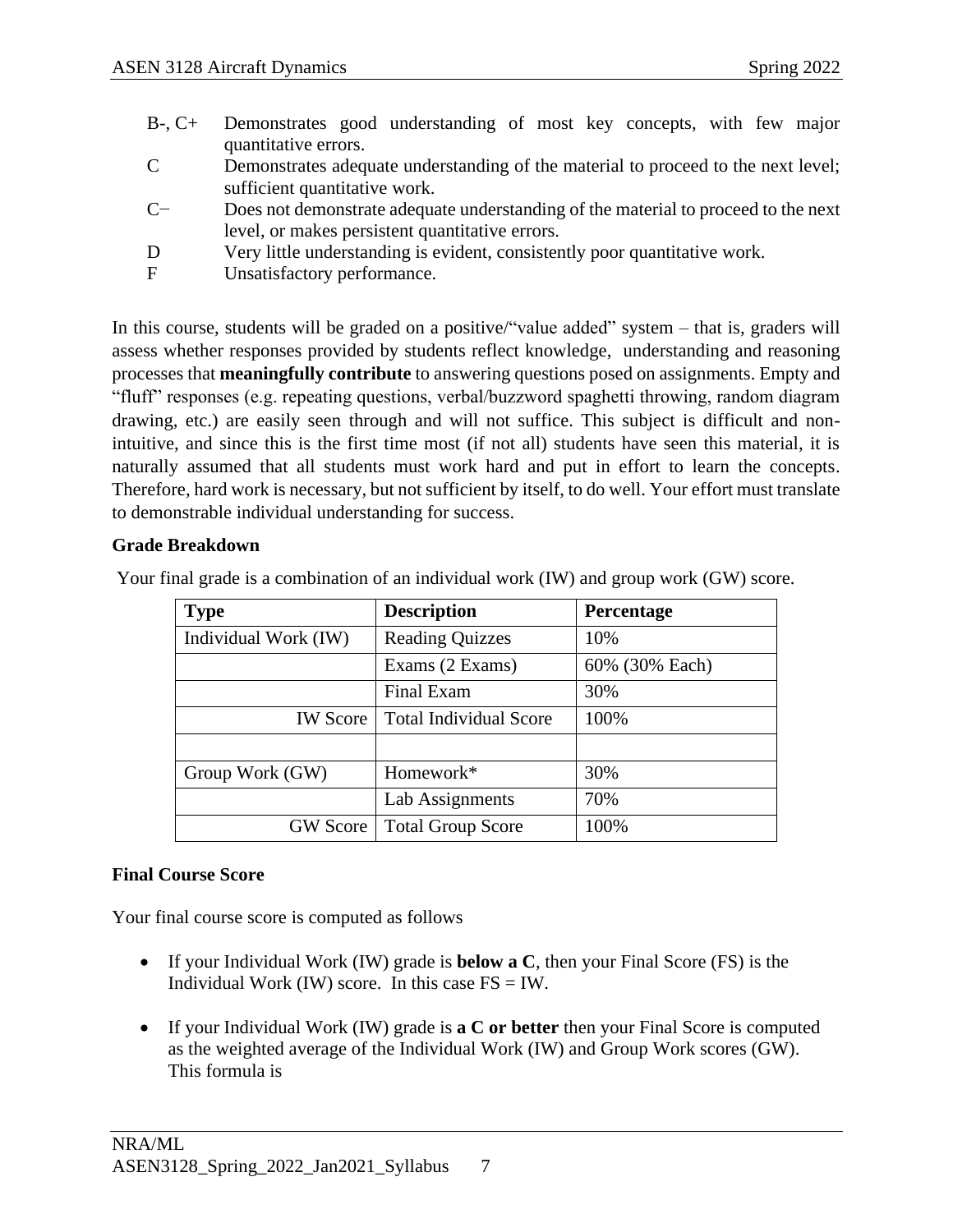$FS = 0.6*IW + 0.4*GW$ ,

subject to the limitation that averaging in your GW score does not reduce your FS. Thus the group work score can only help your final grade, often significantly.

This is then equivalent to an overall breakdown:

| <b>Reading Quizzes</b> | 7%   |
|------------------------|------|
| Homework               | 11%  |
| 2 Exams                | 36%  |
| <b>Lab Assignments</b> | 28%  |
| <b>Final Exam</b>      | 18%  |
|                        | 100% |

# **Exam Schedule**

The first two exam dates are subject to possible revision to later dates (if needed) during the semester:

Exam 1: Thursday 17 February,  $1:00 - 2:15$  pm Exam 2: Tues 5 April, 1:00 – 2:15 pm Final Exam: TBD by university

## **Homework and Lab Assignment Schedule**

Homework and Lab Assignments will be posted and due on alternating weeks. See the end of this document for the full schedule. Homework must be completed individually. Only one lab assignment is submitted per lab group.

# **Reading Quiz Schedule**

Reading quizzes will be conducted on-line through Canvas. They will be open each week (except when there is an exam) for at least 48 hours from the initial posting time. Two attempts are provided for each quiz with the highest score recorded. Reading quiz submissions will not be accepted after the deadline.

## **Classroom Behavior**

Both students and faculty are responsible for maintaining an appropriate learning environment in all instructional settings, whether in person, remote or online. Those who fail to adhere to such behavioral standards may be subject to discipline. Professional courtesy and sensitivity are especially important with respect to individuals and topics dealing with race, color, national origin, sex, pregnancy, age, disability, creed, religion, sexual orientation, gender identity, gender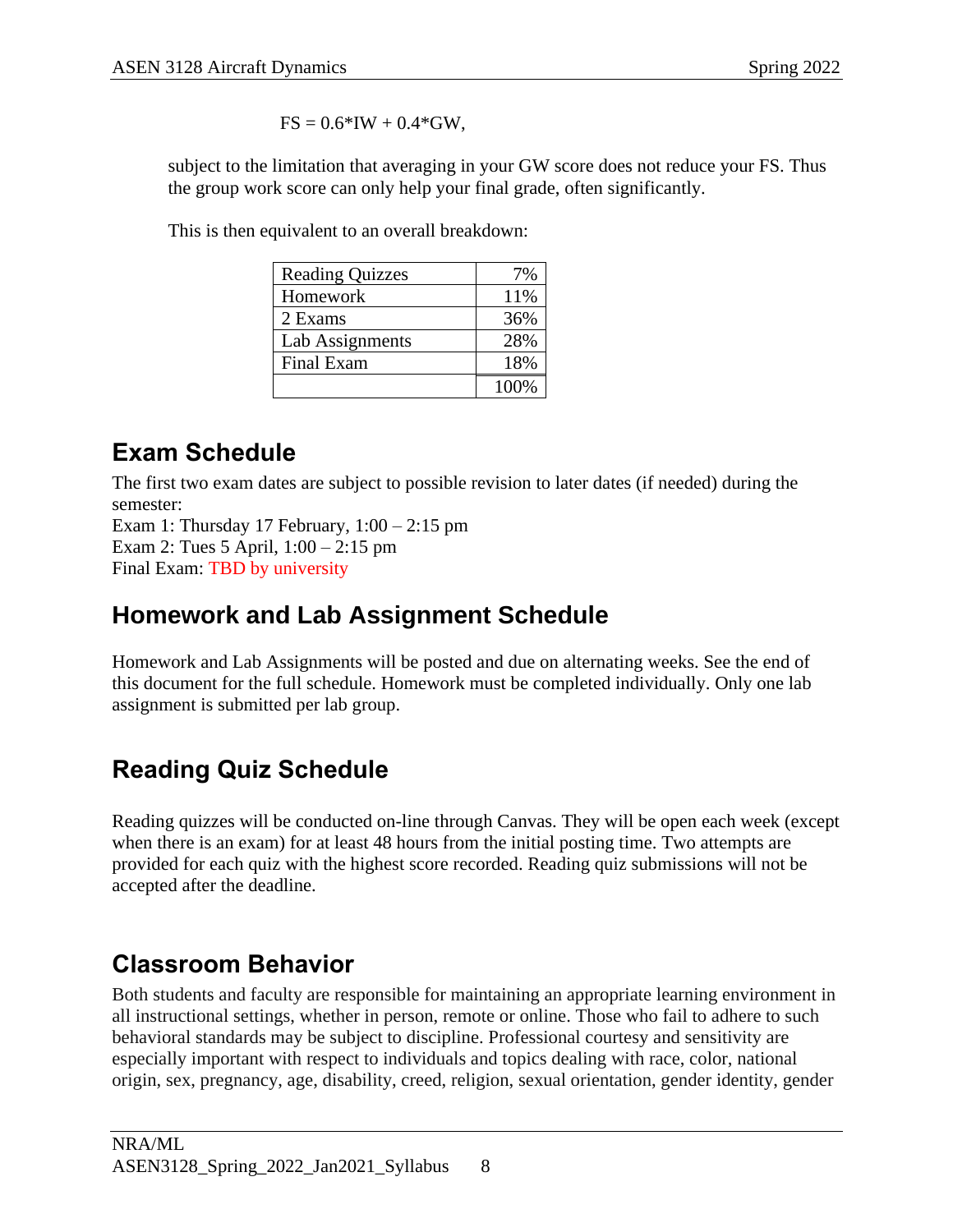expression, veteran status, political affiliation or political philosophy. For more information, see the policies on [classroom](http://www.colorado.edu/policies/student-classroom-and-course-related-behavior) behavior and the Student Conduct & Conflict [Resolution](https://www.colorado.edu/sccr/student-conduct) policies.

# **Requirements for COVID-19**

As a matter of public health and safety, all members of the CU Boulder community and all visitors to campus must follow university, department and building requirements and all public health orders in place to reduce the risk of spreading infectious disease. Students who fail to adhere to these requirements will be asked to leave class, and students who do not leave class when asked or who refuse to comply with these requirements will be referred to Student [Conduct](https://www.colorado.edu/sccr/) and Conflict [Resolution.](https://www.colorado.edu/sccr/) For more information, see the policy on [classroom](http://www.colorado.edu/policies/student-classroom-and-course-related-behavior) behavior and the Student Code of [Conduct.](http://www.colorado.edu/osccr/) If you require accommodation because a disability prevents you from fulfilling these safety measures, please follow the steps in the "Accommodation for Disabilities" statement on this syllabus.

CU Boulder currently requires masks in classrooms and laboratories regardless of vaccination status. This requirement is a precaution to supplement CU Boulder's COVID-19 vaccine requirement. Exemptions include individuals who cannot medically tolerate a face covering, as well as those who are hearing-impaired or otherwise disabled or who are communicating with someone who is hearing-impaired or otherwise disabled and where the ability to see the mouth is essential to communication. If you qualify for a mask-related accommodation, please follow the steps in the "Accommodation for Disabilities" statement on this syllabus. In addition, vaccinated instructional faculty who are engaged in an indoor instructional activity and are separated by at least 6 feet from the nearest person are exempt from wearing masks if they so choose.

If you feel ill and think you might have COVID-19, if you have tested positive for COVID-19, or if you are unvaccinated or partially vaccinated and have been in close contact with someone who has COVID-19, you should stay home and follow the further guidance of the Public [Health](https://www.colorado.edu/health/public-health/quarantine-and-isolation) [Office](https://www.colorado.edu/health/public-health/quarantine-and-isolation) (contacttracing  $@$  colorado.edu). If you are fully vaccinated and have been in close contact with someone who has COVID-19, you do not need to stay home; rather, you should selfmonitor for symptoms and follow the further guidance of the Public [Health](https://www.colorado.edu/health/public-health/quarantine-and-isolation) [Office](https://www.colorado.edu/health/public-health/quarantine-and-isolation) [\(contacttracing@colorado.edu\)](mailto:contacttracing@colorado.edu).

# **Accommodation for Disabilities**

If you qualify for accommodations because of a disability, please submit your accommodation letter from Disability Services to your faculty member in a timely manner so that your needs can be addressed. Disability Services determines accommodations based on documented disabilities in the academic environment. Information on requesting accommodations is located on the [Disability](https://www.colorado.edu/disabilityservices/) Services website. Contact Disability Services at 303-492-8671 or [dsinfo@colorado.edu](mailto:dsinfo@colorado.edu) for further assistance. If you have a temporary medical condition, see [Temporary](http://www.colorado.edu/disabilityservices/students/temporary-medical-conditions) Medical Conditions on the Disability Services website.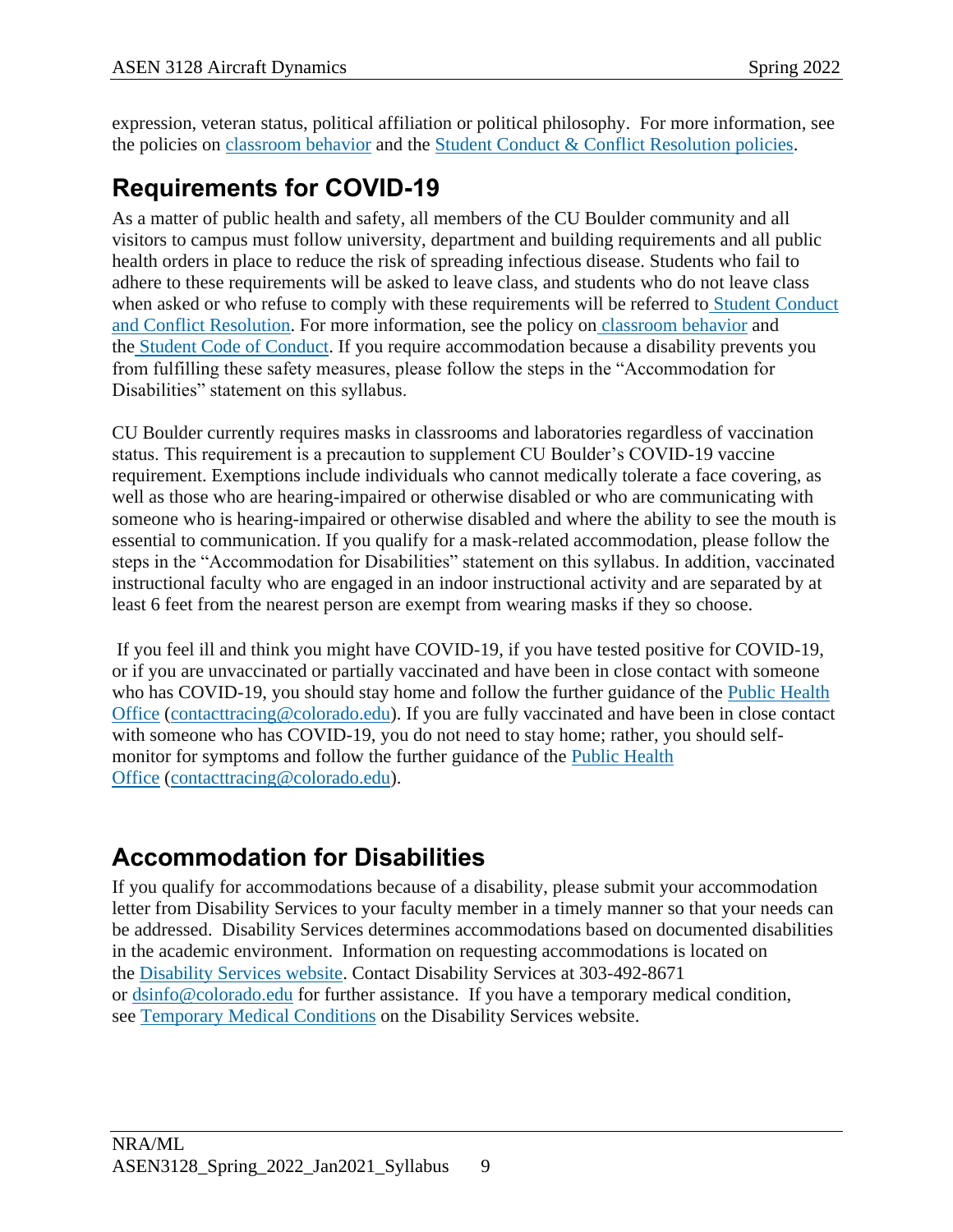### **Preferred Student Names and Pronouns**

CU Boulder recognizes that students' legal information doesn't always align with how they identify. Students may update their preferred names and pronouns via the student portal; those preferred names and pronouns are listed on instructors' class rosters. In the absence of such updates, the name that appears on the class roster is the student's legal name.

## **Honor Code**

All students enrolled in a University of Colorado Boulder course are responsible for knowing and adhering to the Honor Code academic integrity policy. Violations of the Honor Code may include, but are not limited to: plagiarism, cheating, fabrication, lying, bribery, threat, unauthorized access to academic materials, clicker fraud, submitting the same or similar work in more than one course without permission from all course instructors involved, and aiding academic dishonesty. All incidents of academic misconduct will be reported to the Honor Code [\(honor@colorado.edu\)](mailto:honor@colorado.edu); 303-492-5550). Students found responsible for violating the academic integrity policy will be subject to nonacademic sanctions from the Honor Code as well as academic sanctions from the faculty member. Additional information regarding the Honor Code academic integrity policy can be found on the Honor Code [website.](https://www.colorado.edu/osccr/honor-code)

### **Sexual Misconduct, Discrimination, Harassment and/or Related Retaliation**

CU Boulder is committed to fostering an inclusive and welcoming learning, working, and living environment. The university will not tolerate acts of sexual misconduct (harassment, exploitation, and assault), intimate partner violence (dating or domestic violence), stalking, or protected-class discrimination or harassment by or against members of our community. Individuals who believe they have been subject to misconduct or retaliatory actions for reporting a concern should contact the Office of Institutional Equity and Compliance (OIEC) at 303-492- 2127 or email [cureport@colorado.edu.](mailto:cureport@colorado.edu) Information about university policies, [reporting](https://www.colorado.edu/oiec/reporting-resolutions/making-report) options, and the support resources can be found on the OIEC [website.](http://www.colorado.edu/institutionalequity/)

Please know that faculty and graduate instructors have a responsibility to inform OIEC when they are made aware of incidents of sexual misconduct, dating and domestic violence, stalking, discrimination, harassment and/or related retaliation, to ensure that individuals impacted receive information about their rights, support resources, and reporting options. To learn more about reporting and support options for a variety of concerns, visit Don't [Ignore](https://www.colorado.edu/dontignoreit/) It.

# **Religious Holidays**

Campus policy regarding religious observances requires that faculty make every effort to deal reasonably and fairly with all students who, because of religious obligations, have conflicts with scheduled exams, assignments or required attendance.

See the campus policy regarding religious [observances](http://www.colorado.edu/policies/observance-religious-holidays-and-absences-classes-andor-exams) for full details.